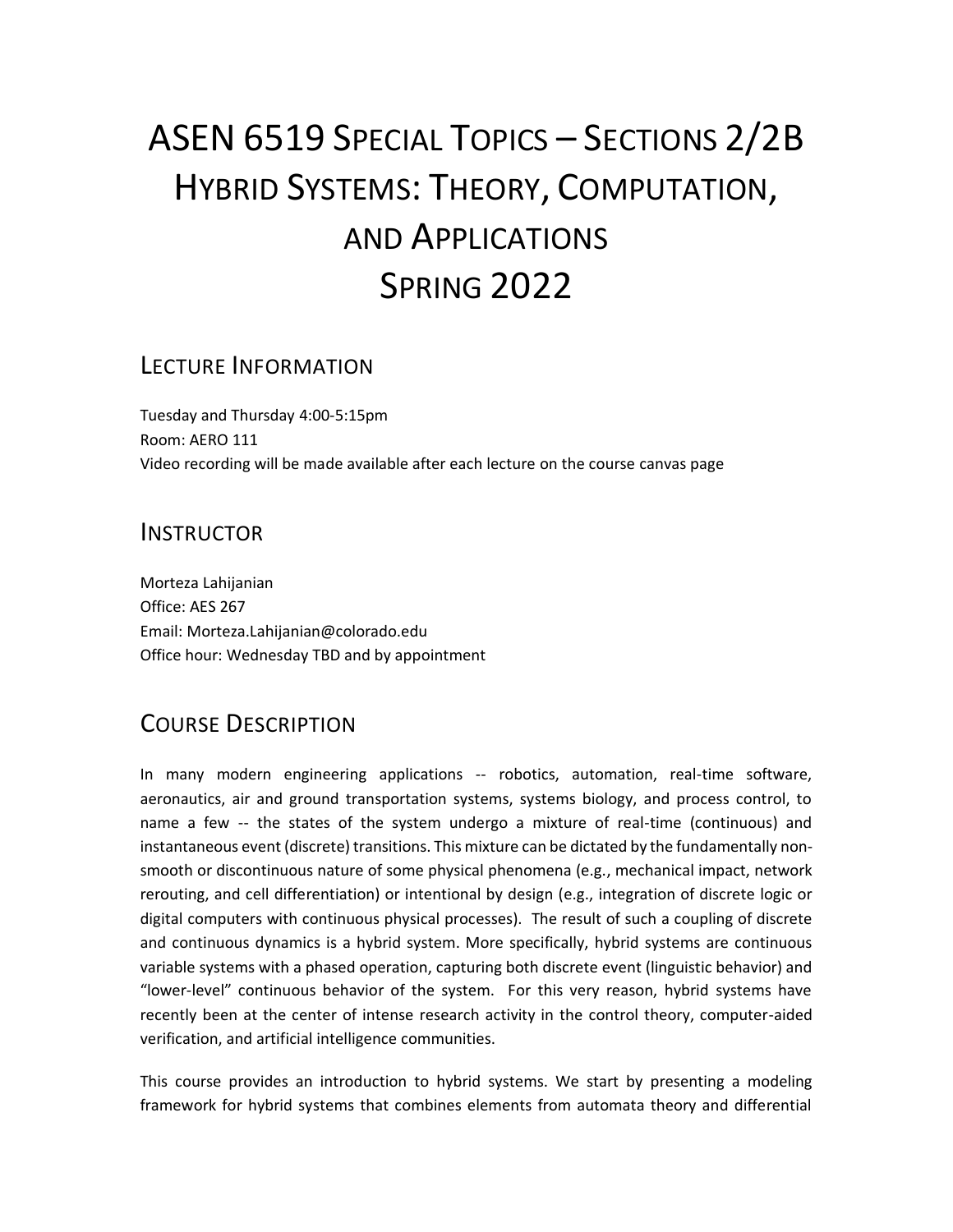equations. We then introduce a set of techniques that can be used for design and analysis of hybrid systems. We also present recent advances in the theory for formal verification and control of these systems and show the applications of the theory to the design of the control architecture for complex and uncertain systems.

This course is designed to be aligned with the objectives of the CEAS's Autonomous Systems Interdisciplinary Research Theme and is open to AES, CS, ME, and ECEE students.

#### **PREREQUISITES**

Hybrid systems contain both continuous and discrete dynamics. This implies that this course builds on both continuous and discrete mathematics. Prerequisites includes linear algebra, differential equations, linear control systems, and some scientific programming language (e.g., MATLAB).

#### GRADING AND EVALUATION

Classwork consists of some homework exercises worth 40%, a paper presentation and participation in the class discussion 15%, and a substantive project worth 45% of the grade.

# COURSE TEXTBOOKS

The course is essentially self-contained, and no textbook is required.

Recommended readings:

- Formal methods for discrete-time dynamical systems C. Belta, B. Yordanov, and E. Gol Springer 2017
- Verification and control of hybrid systems: a symbolic approach P. Tabuada Springer Science & Business Media 2009

#### COURSE OUTLINE

• Introduction, motivation, and examples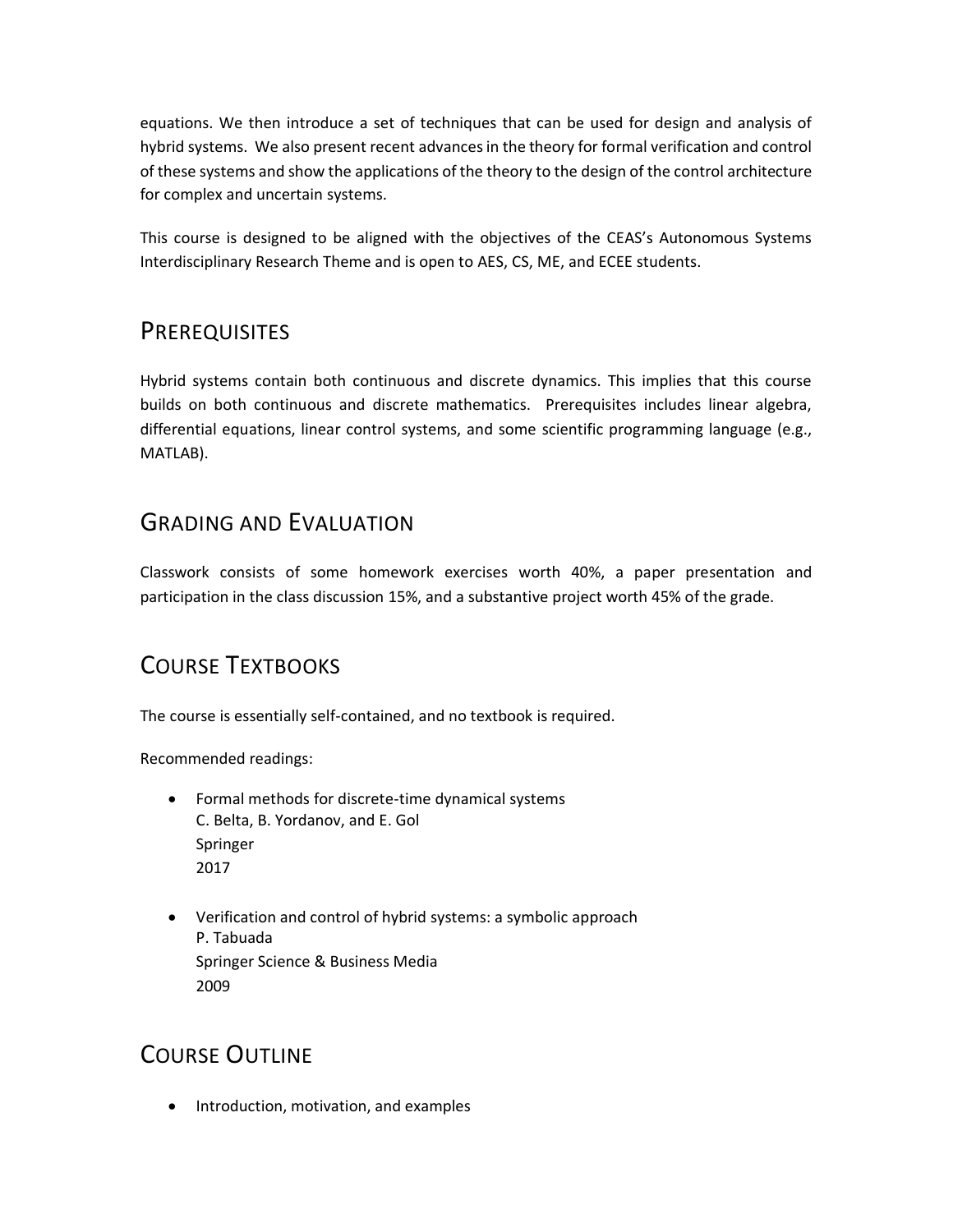- Mathematical background
- Trajectories of hybrid systems
- Existence of Executions
- Stability of hybrid systems
- Formal analysis and control of dynamical systems
	- o Transition systems, simulations, and bisimulations
	- o Temporal logics
	- o Model checking and verification
	- o Analysis and control for finite systems
	- o Analysis and control for continuous-time dynamical systems
	- o Analysis and control for discrete-time dynamical systems
- Stochastic Hybrid Systems
- Applications
	- o Symbolic motion planning and control
	- o Sampling-base motion planning

#### CLASSROOM BEHAVIOR

Both students and faculty are responsible for maintaining an appropriate learning environment in all instructional settings, whether in person, remote or online. Those who fail to adhere to such behavioral standards may be subject to discipline. Professional courtesy and sensitivity are especially important with respect to individuals and topics dealing with race, color, national origin, sex, pregnancy, age, disability, creed, religion, sexual orientation, gender identity, gender expression, veteran status, political affiliation or political philosophy. For more information, see the policies on [classroom behavior](http://www.colorado.edu/policies/student-classroom-and-course-related-behavior) and th[e](https://www.colorado.edu/sccr/student-conduct) [Student Conduct & Conflict Resolution policies.](https://www.colorado.edu/sccr/student-conduct)

# REQUIREMENTS FOR COVID-19

As a matter of public health and safety, all members of the CU Boulder community and all visitors to campus must follow university, department and building requirements and all public health orders in place to reduce the risk of spreading infectious disease. Students who fail to adhere to these requirements will be asked to leave class, and students who do not leave class when asked or who refuse to comply with these requirements will be referred to [Student Conduct and Conflict](https://www.colorado.edu/sccr/)  [Resolution.](https://www.colorado.edu/sccr/) For more information, see the policy on [classroom behavior](http://www.colorado.edu/policies/student-classroom-and-course-related-behavior) and the [Student Code of](http://www.colorado.edu/osccr/)  [Conduct.](http://www.colorado.edu/osccr/) If you require accommodation because a disability prevents you from fulfilling these safety measures, please follow the steps in the "Accommodation for Disabilities" statement on this syllabus.

CU Boulder currently requires masks in classrooms and laboratories regardless of vaccination status. This requirement is a precaution to supplement CU Boulder's COVID-19 vaccine requirement. Exemptions include individuals who cannot medically tolerate a face covering, as well as those who are hearing-impaired or otherwise disabled or who are communicating with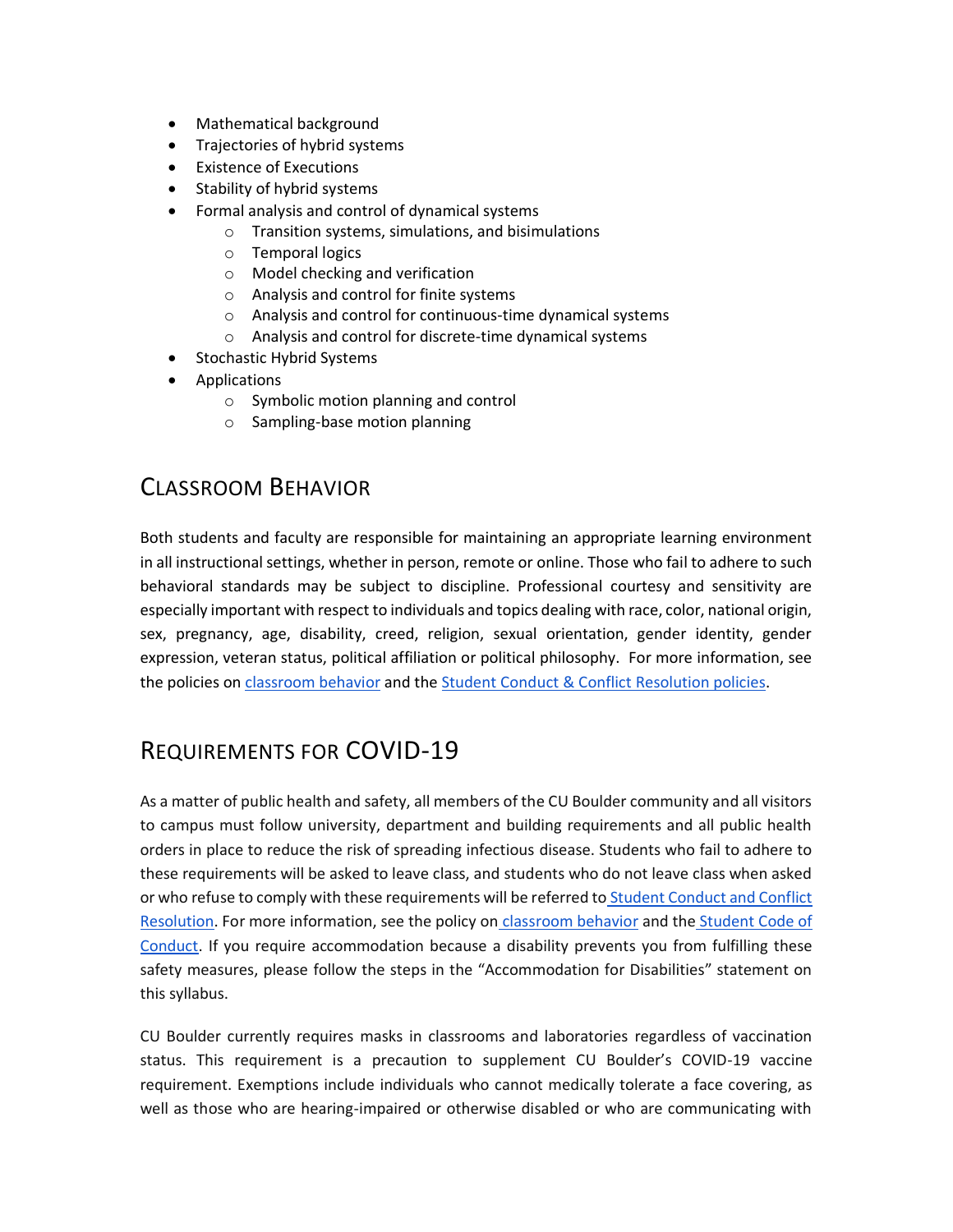someone who is hearing-impaired or otherwise disabled and where the ability to see the mouth is essential to communication. If you qualify for a mask-related accommodation, please follow the steps in the "Accommodation for Disabilities" statement on this syllabus. In addition, vaccinated instructional faculty who are engaged in an indoor instructional activity and are separated by at least 6 feet from the nearest person are exempt from wearing masks if they so choose.

If you feel ill and think you might have COVID-19, if you have tested positive for COVID-19, or if you are unvaccinated or partially vaccinated and have been in close contact with someone who has COVID-19, you should stay home and follow the further guidance of th[e](https://www.colorado.edu/health/public-health/quarantine-and-isolation) [Public Health Office](https://www.colorado.edu/health/public-health/quarantine-and-isolation) (contacttracing@colorado.edu). If you are fully vaccinated and have been in close contact with someone who has COVID-19, you do not need to stay home; rather, you should self-monitor for symptoms and follow the further guidance of the [Public Health Office](https://www.colorado.edu/health/public-health/quarantine-and-isolation) (contacttracing@colorado.edu). In this class, if you are sick or quarantined, inform the instructor that you are not able to attend the lectures immediately; lecture recordings will be made available.

#### ACCOMMODATION FOR DISABILITIES

If you qualify for accommodations because of a disability, please submit your accommodation letter from Disability Services to your faculty member in a timely manner so that your needs can be addressed. Disability Services determines accommodations based on documented disabilities in the academic environment. Information on requesting accommodations is located on th[e](https://www.colorado.edu/disabilityservices/) [Disability Services website.](https://www.colorado.edu/disabilityservices/) Contact Disability Services at 303-492-8671 or dsinfo@colorado.edu for further assistance. If you have a temporary medical condition, se[e](http://www.colorado.edu/disabilityservices/students/temporary-medical-conditions) [Temporary Medical](http://www.colorado.edu/disabilityservices/students/temporary-medical-conditions)  [Conditions](http://www.colorado.edu/disabilityservices/students/temporary-medical-conditions) on the Disability Services website.

#### PREFERRED STUDENT NAMES AND PRONOUNS

CU Boulder recognizes that students' legal information doesn't always align with how they identify. Students may update their preferred names and pronouns via the student portal; those preferred names and pronouns are listed on instructors' class rosters. In the absence of such updates, the name that appears on the class roster is the student's legal name.

# HONOR CODE

All students enrolled in a University of Colorado Boulder course are responsible for knowing and adhering to the Honor Code academic integrity policy. Violations of the Honor Code may include, but are not limited to: plagiarism, cheating, fabrication, lying, bribery, threat, unauthorized access to academic materials, clicker fraud, submitting the same or similar work in more than one course